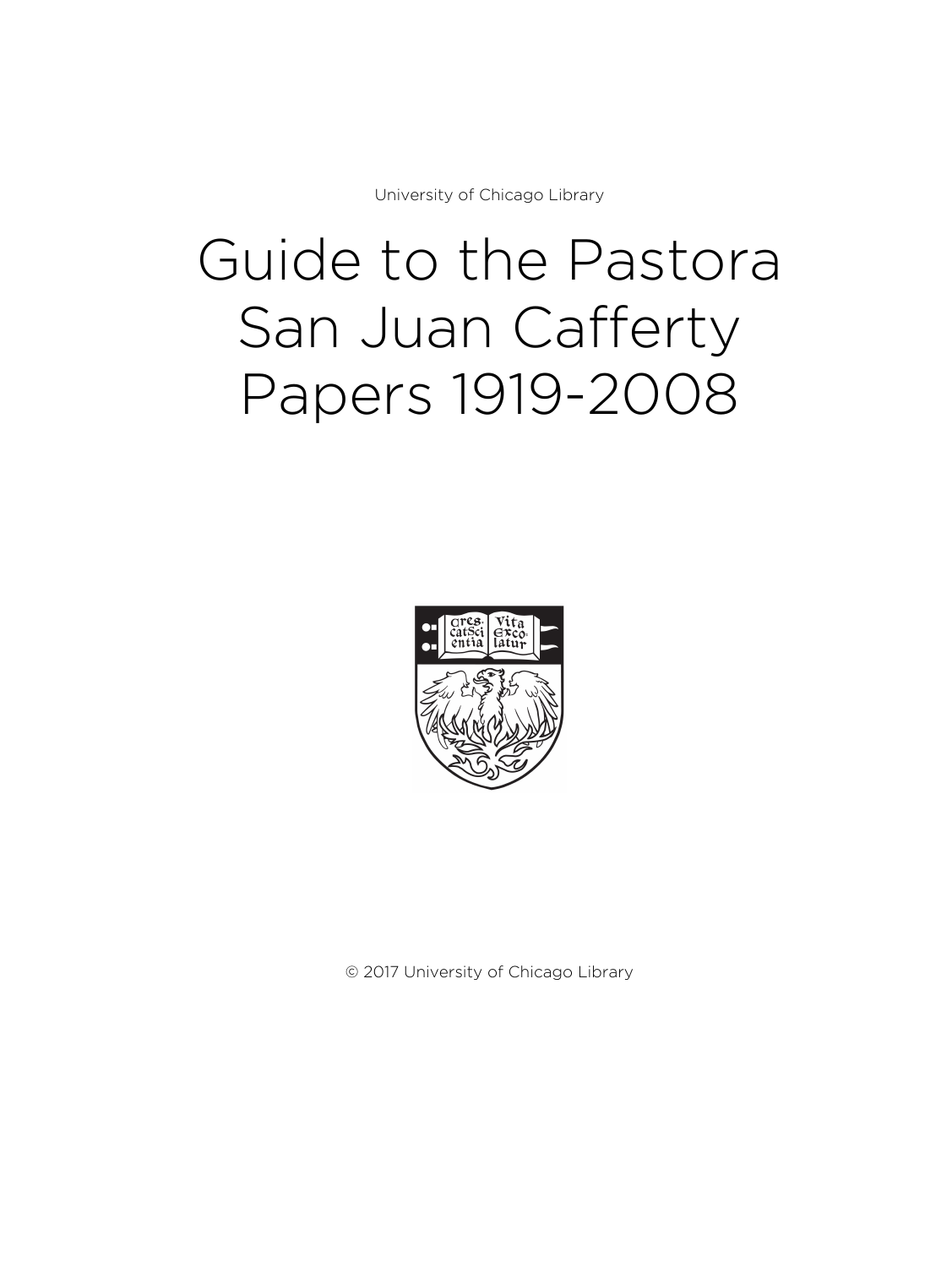# **Table of Contents**

| Descriptive Summary                                           | 3              |
|---------------------------------------------------------------|----------------|
| Information on Use                                            | 3              |
| Access                                                        | $\mathfrak{Z}$ |
| Citation                                                      | $\mathfrak{Z}$ |
| <b>Biographical Note</b>                                      | 3              |
| Scope Note                                                    | 4              |
| Subject Headings                                              | 5              |
| <b>INVENTORY</b>                                              | 6              |
| Series I: Biographical                                        | 6              |
| Series II: Correspondence                                     | 6              |
| Series III: Publications                                      |                |
| Series IV: Other Writing                                      | 9              |
| Subseries 1: Federal Government Reports                       | 9              |
| Subseries 2: Related Articles                                 | 10             |
| Series V: Teaching Materials                                  | 13             |
| Series VI: Urban Policy Planning                              | 13             |
| Subseries 1: Urban Policy                                     | 13             |
| Subseries 2: Area Agencies on Aging Project                   | 15             |
| Series VII: School of Social Service Administration Materials | 15             |
| Series VIII: Audio Visual Material                            | 18             |
| Series IX: Restricted                                         | 18             |
| Subseries 1: Resumes/CVs                                      | 18             |
| Subseries 2: Correspondence                                   | 19             |
| Subseries 3: Evaluations                                      | 21             |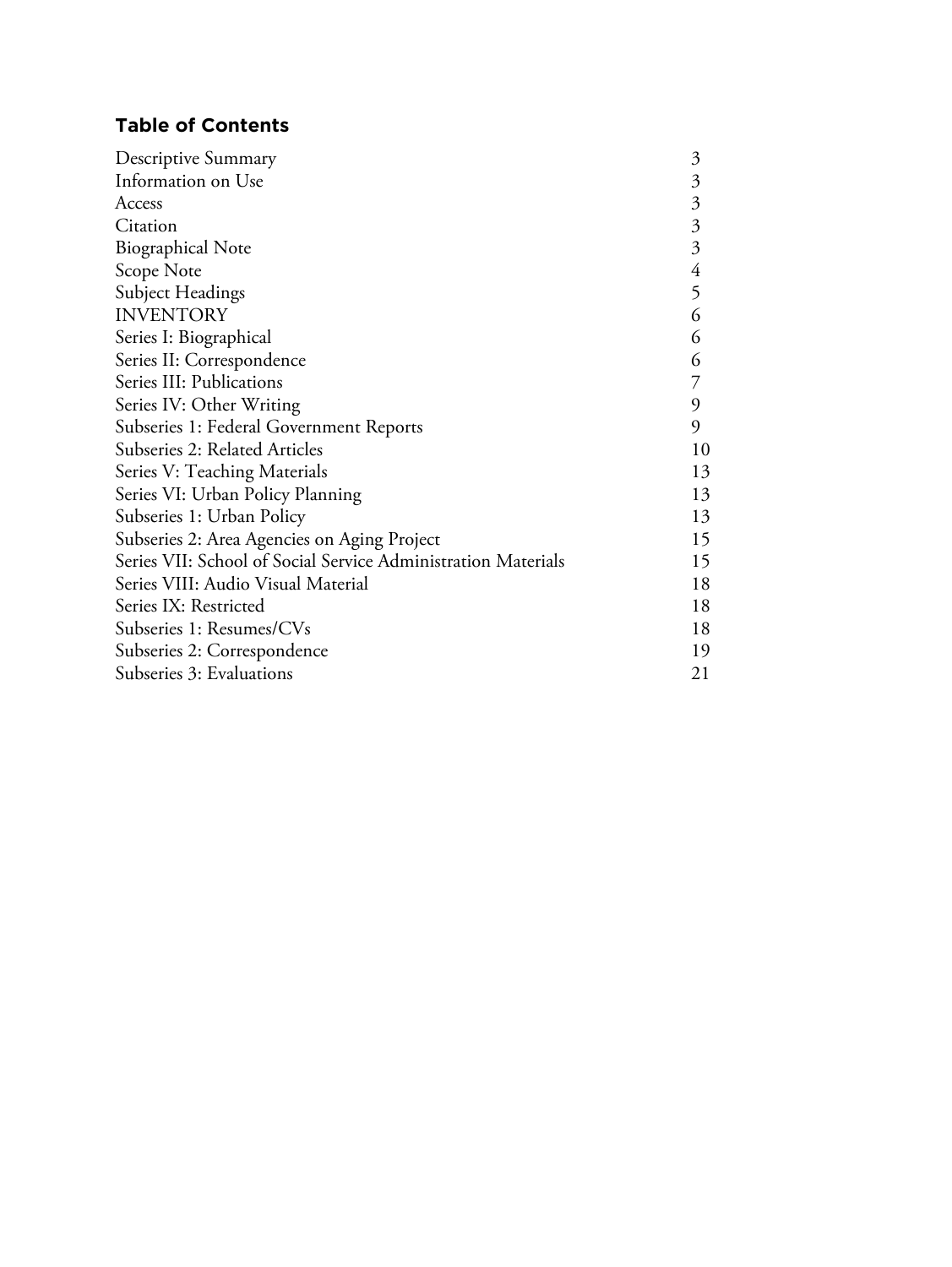## **Descriptive Summary**

| <b>Identifier</b> | <b>ICU.SPCL.CAFFERTYP</b>                                                                                                                                                                                                                                                                                                                                                                                                                                                                                                                                                                                                                                                                                                              |
|-------------------|----------------------------------------------------------------------------------------------------------------------------------------------------------------------------------------------------------------------------------------------------------------------------------------------------------------------------------------------------------------------------------------------------------------------------------------------------------------------------------------------------------------------------------------------------------------------------------------------------------------------------------------------------------------------------------------------------------------------------------------|
| <b>Title</b>      | Cafferty, Pastora San Juan. Papers                                                                                                                                                                                                                                                                                                                                                                                                                                                                                                                                                                                                                                                                                                     |
| <b>Date</b>       | 1919-2008                                                                                                                                                                                                                                                                                                                                                                                                                                                                                                                                                                                                                                                                                                                              |
| <b>Size</b>       | 9 linear feet (18 boxes)                                                                                                                                                                                                                                                                                                                                                                                                                                                                                                                                                                                                                                                                                                               |
| <b>Repository</b> | Special Collections Research Center<br>University of Chicago Library<br>1100 East 57th Street<br>Chicago, Illinois 60637 U.S.A.                                                                                                                                                                                                                                                                                                                                                                                                                                                                                                                                                                                                        |
| <b>Abstract</b>   | Pastora San Juan Cafferty (1940-2013), professor in the School of Social<br>Service Administration at the University of Chicago and urban planning<br>researcher at the University and the National Opinion Research Center,<br>with a focus on race and ethnicity in the United States. She also served as<br>Special Assistant to the General Assistant Secretary in the U.S. Department of<br>Housing and Urban Development and to the Secretary of Transportation in<br>the U.S. Department of Transportation. The collection contains biographical<br>materials, correspondence, publications, teaching materials, materials on<br>urban planning, and the history and culture of the School of Social Service<br>Administration. |

## **Information on Use**

## **Access**

Series IX contains personnel material that is restricted for 50 years and student evaluative material that is restricted for 80 years. The remainder of the collection is open for research.

## **Citation**

When quoting material from this collection, the preferred citation is: Cafferty, Pastora San Juan. Papers,[Box #, Folder #], Special Collections Research Center, University of Chicago Library.

# **Biographical Note**

Pastora San Juan Cafferty was born in Cienfuegos, Cuba on July 29, 1940 before moving to Miami in 1948 and settling in Alabama where her mother taught college Spanish. After receiving her BA in English from St. Bernard College in 1962, Cafferty went on to earn her MA and PhD in American Literary and Cultural History from George Washington University in 1966 and 1971, respectively. She worked as a special assistant to the U.S. Secretary of Transportation from 1969 to 1970 and as a special assistant to the General Assistant Secretary in the U.S. Department of Housing and Urban Development from 1970-1970 before joining the University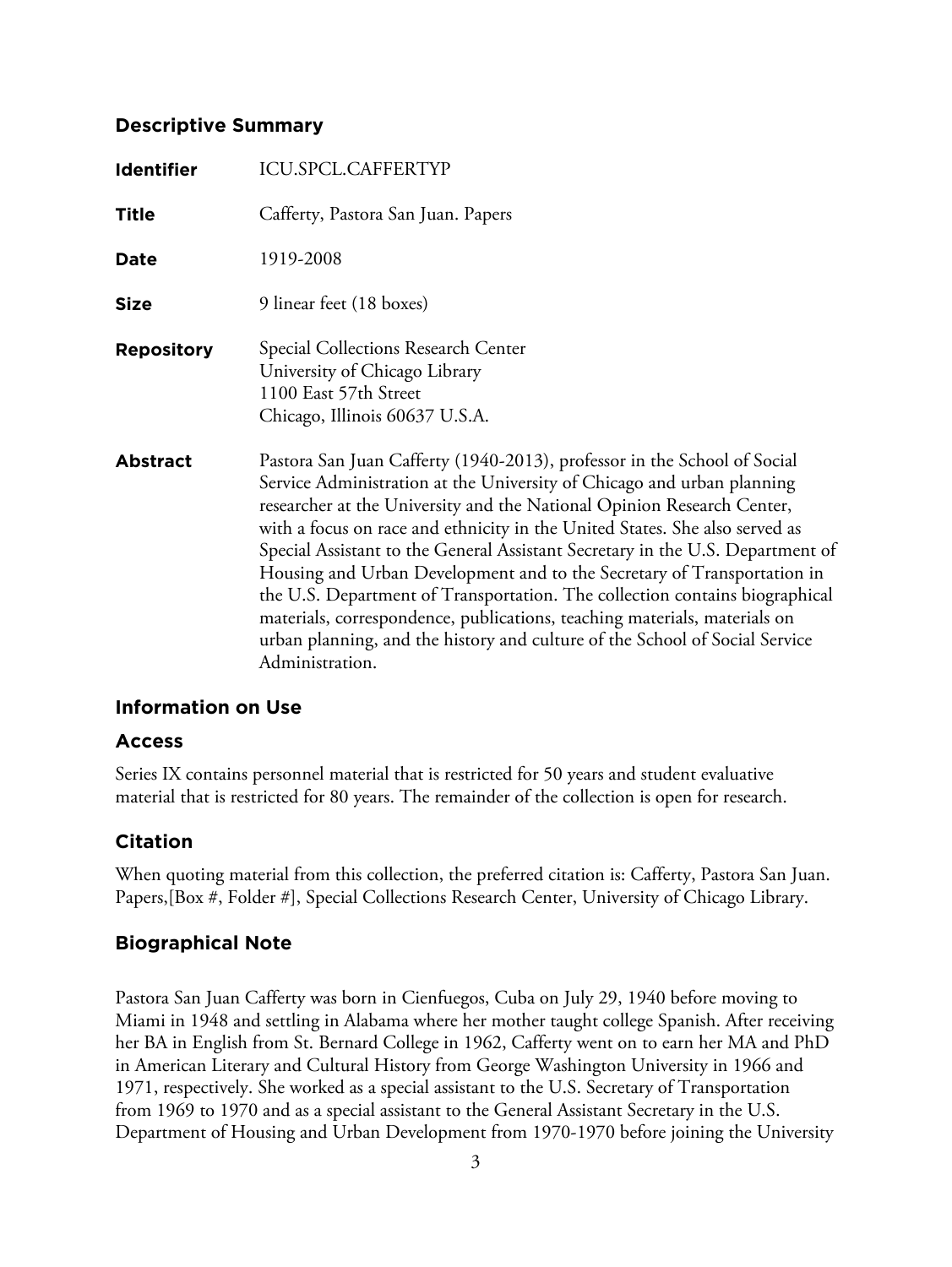of Chicago faculty in 1971. While a professor, she also worked as an urban planning researcher at the University of Chicago and the National Opinion Research Center, with a focus on race and ethnicity in the United States. Additionally, Cafferty sat on countless boards for various corporate and non-profit organizations, including Harris Financial Corporation, People's Energy Corporation, Kimberly-Clark Corporation, Rush Presbyterian-St. Luke's Medical Center, Lyric Opera Association, and the Chicago Council on Foreign Relations. Cafferty retired from her professorship at the University of Chicago in 2005, and a lecture series was established in her honor. Cafferty was preceded in death by her first husband Michael Cafferty, former chairman of the Chicago Transit Authority, and her second husband Henry P. Russe, former dean of Rush Medical College and vice president of medical affairs before her own death in 2013.

## **Scope Note**

The collection spans the years 1919-2008, with the bulk of material from the 1970s-1990s. Materials reflect Cafferty's involvement with urban policy planning in and around Chicago as well as her participation in the evolution of the School of Social Service Administration at the University of Chicago from its origin in 1919 as the Chicago School of Civics and Philanthropy. The largest portion of the collection is publications, both created by Cafferty and collected by Cafferty from colleagues and former students. Also included are extensive urban planning policy materials, and archival material from the alumni of the School of Social Service Administration. The collection has been arranged into nine series.

Series I, Biography, includes biographical materials, versions of Cafferty's resume, newspaper articles, photos, and personal ephemera. The series spans 1979-2005.

Series II, Correspondence, contains correspondence between Cafferty and friends, colleagues, and professionals, arranged alphabetically. The series spans 1992-2008.

Series III, Publications, includes articles, drafts, speeches, lectures, and research notes written by Cafferty. The series spans 1969-2000.

Series IV, Other Writing, contains publications by colleagues and former students, or articles related to her field collected by Cafferty. This series has been divided into two subseries.

Subseries I, Federal Government Papers, includes final and annual reports from the U.S. Department of Transportation, U.S. Department of Labor, the Chicago Transit Authority, and other organizations. The subseries spans 1947-1973.

Subseries II, Related Articles, includes articles, theses, and chapters from friends, colleagues, and former students collected by Cafferty over the years. It spans 1941-1975.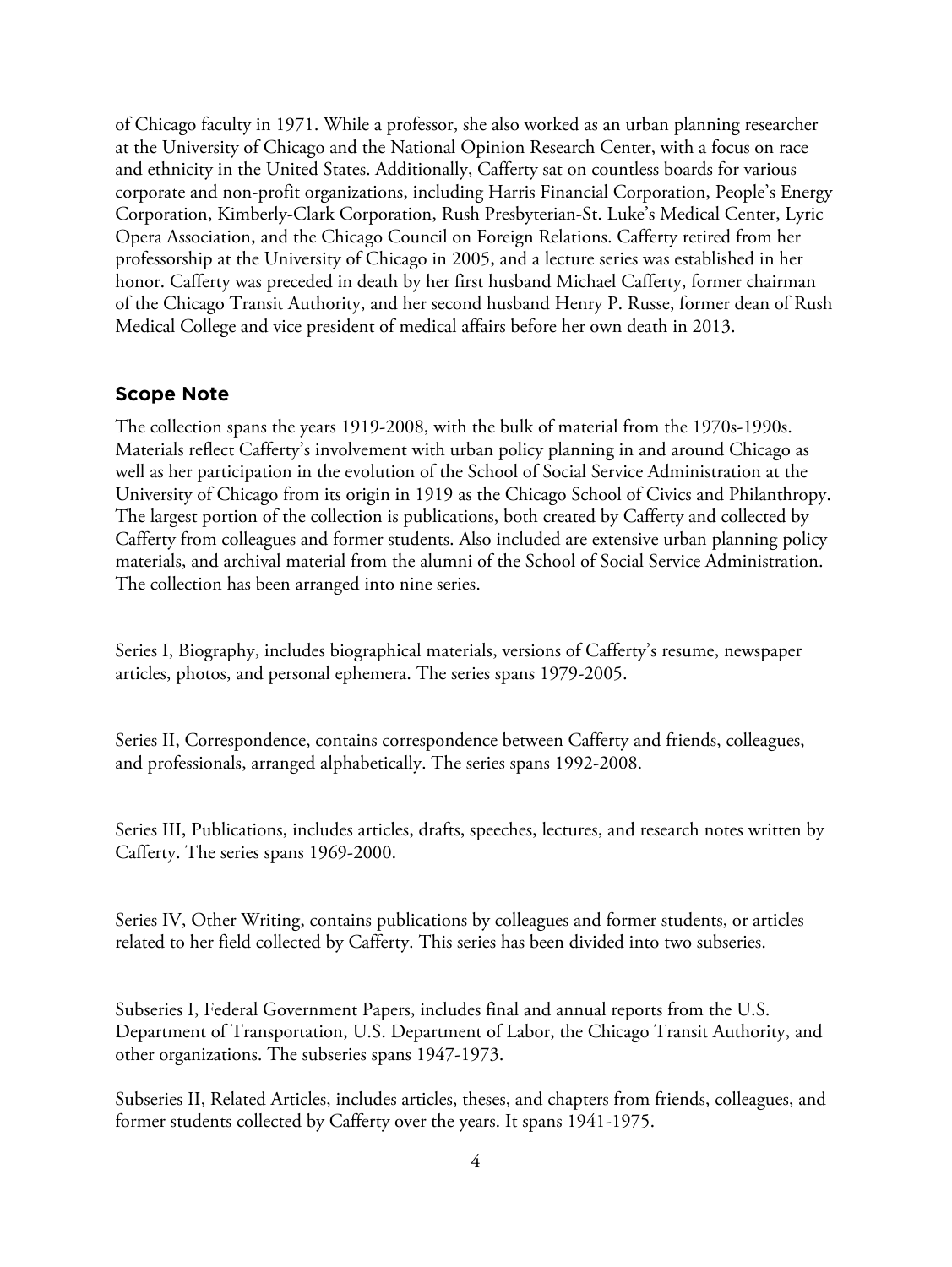Series V, Teaching Materials, contains instruction booklets, course syllabi, curriculum policy, and handouts relating to courses taught by Cafferty during her tenure. Series spans 1965-1996.

Series VI, Urban Policy Planning, includes reports, proposals, and surveys related to various urban policy planning projects. This series is divided into two subseries.

Subseries I, Urban Policy, contains a variety of projects including Cook County Community Development, the Department of Developing and Planning (DDP), and more. The subseries ranges from 1974-2001.

Subseries II, Area Agencies on Aging Project, contains notes, planning, and surveys conducted for the Area Agencies of Aging Project. This subseries spans 1969-1975.

Series VII, School of Social Service Administration Materials, includes alumni information, newsletters, reports, and correspondence. The series spans 1919-2008.

Series VIII, Audio-Visual Material, contains four tape recordings of those once associated with the School of Social Service Administration reminiscing about their experiences. This series spans 1977-1978.

Series IX: Restricted, contains personnel and student evaluative material to which access is restricted.

Subseries I, Resumes/CVs, Restricted 50 years from the last date of the respective folder. The subseries spans 1995-2005.

Subseries II, Correspondence, Restricted 80 years from the last date of the respective folder. The subseries spans 1981-2008.

Subseries III, Evaluations, Restricted 80 years from the last date of the respective folder. Series 1978-1981.

# **Subject Headings**

• Cafferty, Pastora San Juan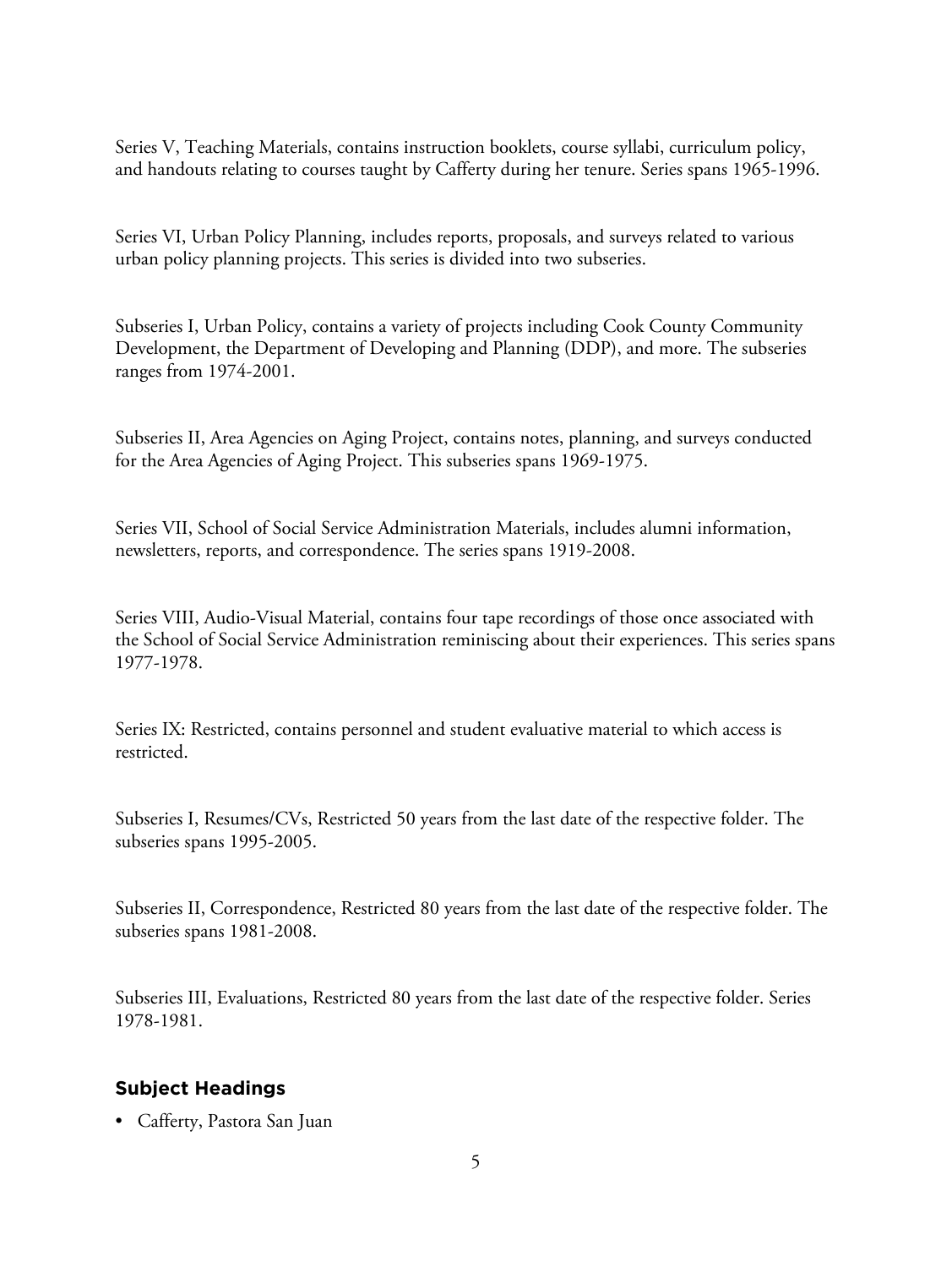- Chicago School of Civics and Philanthropy
- University of Chicago. School of Social Administration
- City planning -- Illinois -- Chicago
- Social work education

## **INVENTORY**

#### **Series I: Biographical**

**Box 1 Folder 1** Biography of Cafferty, printed from SSA website, 1999 **Box 1 Folder 2** Short CV, 2007 **Box 1 Folder 3** Academic CV, undated **Box 1 Folder 4** Biographical Articles, 1979-1987 **Box 1 Folder 5-6** Biographical Articles, 1994-1999 **Box 1 Folder 7** Biographical Articles, 2000-2002 **Box 1 Folder 8** Pastora Cafferty, Photos, 2006, undated **Box 1 Folder 9** French-American Foundation, Article, undated

#### **Series II: Correspondence**

**Box 1 Folder 10** B, Miscellaneous, 1996-2008 **Box 1 Folder 11** Casa Central, 1999 **Box 1 Folder 12** Celebrity Reader Program, 1992-2001 **Box 1 Folder 13** H, Miscellaneous, 1997-2008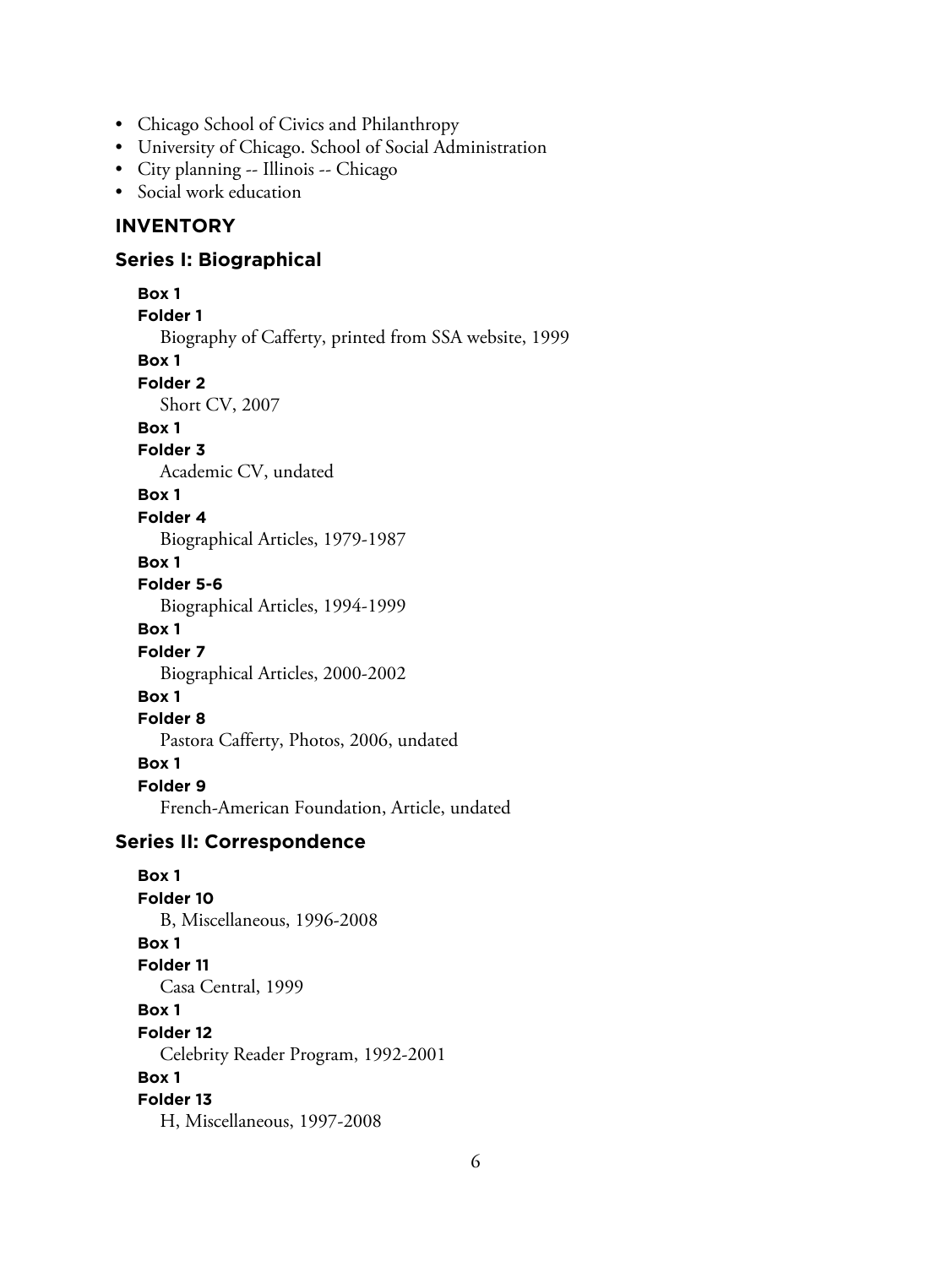**Box 1**

#### **Folder 14**

INCOGNITO, Fosburgh correspondence, 2001

## **Box 1**

#### **Folder 15**

Holland and Knight LLP, Corporate Diversity Counseling Group, 2003

## **Box 1**

#### **Folder 16**

K, Miscellaneous, 1998-2003

## **Box 1**

**Folder 17**

L, Miscellaneous, 2003

#### **Box 1**

#### **Folder 18**

Phoenix Society, University of Chicago

## **Box 1**

## **Folder 19**

Q-U, Miscellaneous, 1981-2003

## **Series III: Publications**

## **Box 2**

## **Folder 1**

"Spanish Speaking Americans: Economic Assimilation or Cultural Identity," 1972

#### **Box 2 Folder 2**

"The Social Impact of Public Transportation," testimony presented before House Committee on Transportation, 1973

## **Box 2**

## **Folder 3**

"Puerto Rican Return Migration: Its Implications for Bilingual Education," 1975.

## **Box 2**

## **Folder 4**

"The Church in Public Policy Making," chapter in Toward Vatican III, 1978

## **Box 2**

## **Folder 5**

"Planning for diverse human needs," 1979

## **Box 2**

## **Folder 6**

"Social Work Role in Assessing Urban Development," Pastora Cafferty and Richard M. Krieg, 1979

## **Box 2**

## **Folder 7**

"The Process of Economic Development in Chicago: The Heritage of Involvement," Pastora Cafferty and William McCready, and Appendices, 1981

## **Box 2**

## **Folder 8**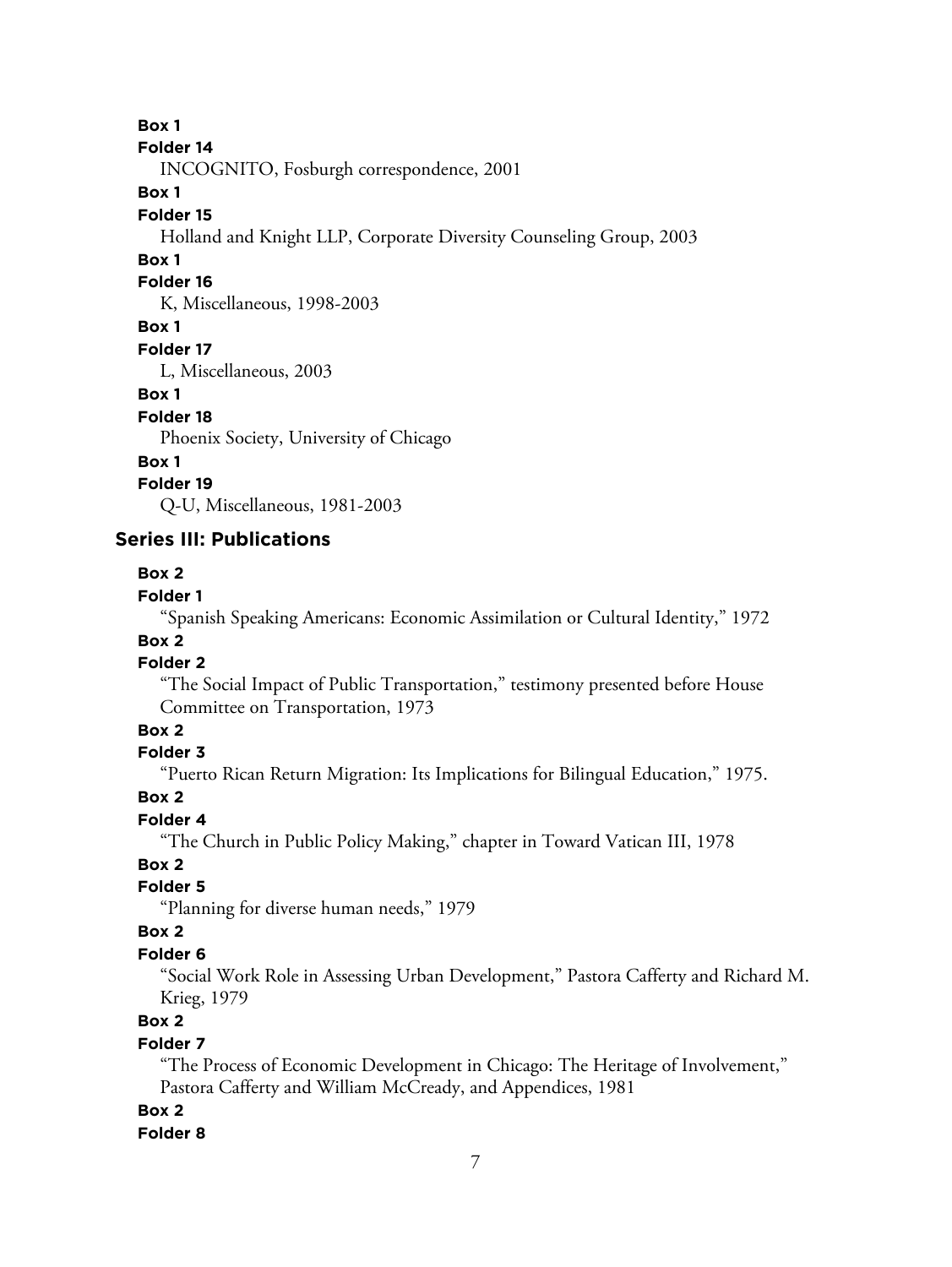"The Chicago Public-Private Partnership Experience: A Heritage of Involvement," Pastora Cafferty and William McCready, 1982

## **Box 2**

## **Folder 9**

Chicago Tribune Editorial, "Newly Enfranchised could be a major player in Presidential Race," 2000

# **Box 2**

## **Folder 10**

The San Diego Union-Tribune Editorial, "Including Hispanics in Political Debate," 2000 **Box 2**

# **Folder 11**

"Some Notes on Social Movements with a Comment about the 'White Ethnic' Movement," undated

## **Box 2**

#### **Folder 12-13**

"The Language Question: Public Policy and Bilingualism in America [1/2]," undated

## **Box 2**

#### **Folder 14**

Fulbright Speech, 1996

#### **Box 2**

#### **Folder 15**

Harris School, Twenty Years of Twenty Policy Speech, 1997

## **Box 2**

#### **Folder 16**

Common Core Lecture, 1999

## **Box 3**

#### **Folder 1**

Alliance of Latinos and Jews Talk, SSA, 2000

### **Box 3**

#### **Folder 2**

Corporate Responsibility Group, Harris Bank Speech, 2000

#### **Box 3**

#### **Folder 3**

"Hispanics: The 21st Century Americans," Harper Lecture, 2000

#### **Box 3**

#### **Folder 4**

Rush University Commencement Speech, 2000

#### **Box 3**

#### **Folder 5**

Women's Board Speech, 2000

## **Box 3**

#### **Folder 6**

"Not Just Some of Us," Bibliography on Minorities, 1969

## **Box 3**

## **Folder 7**

Bibliographies on xMexican, Cuban, and Puerto Rican minorities, 1973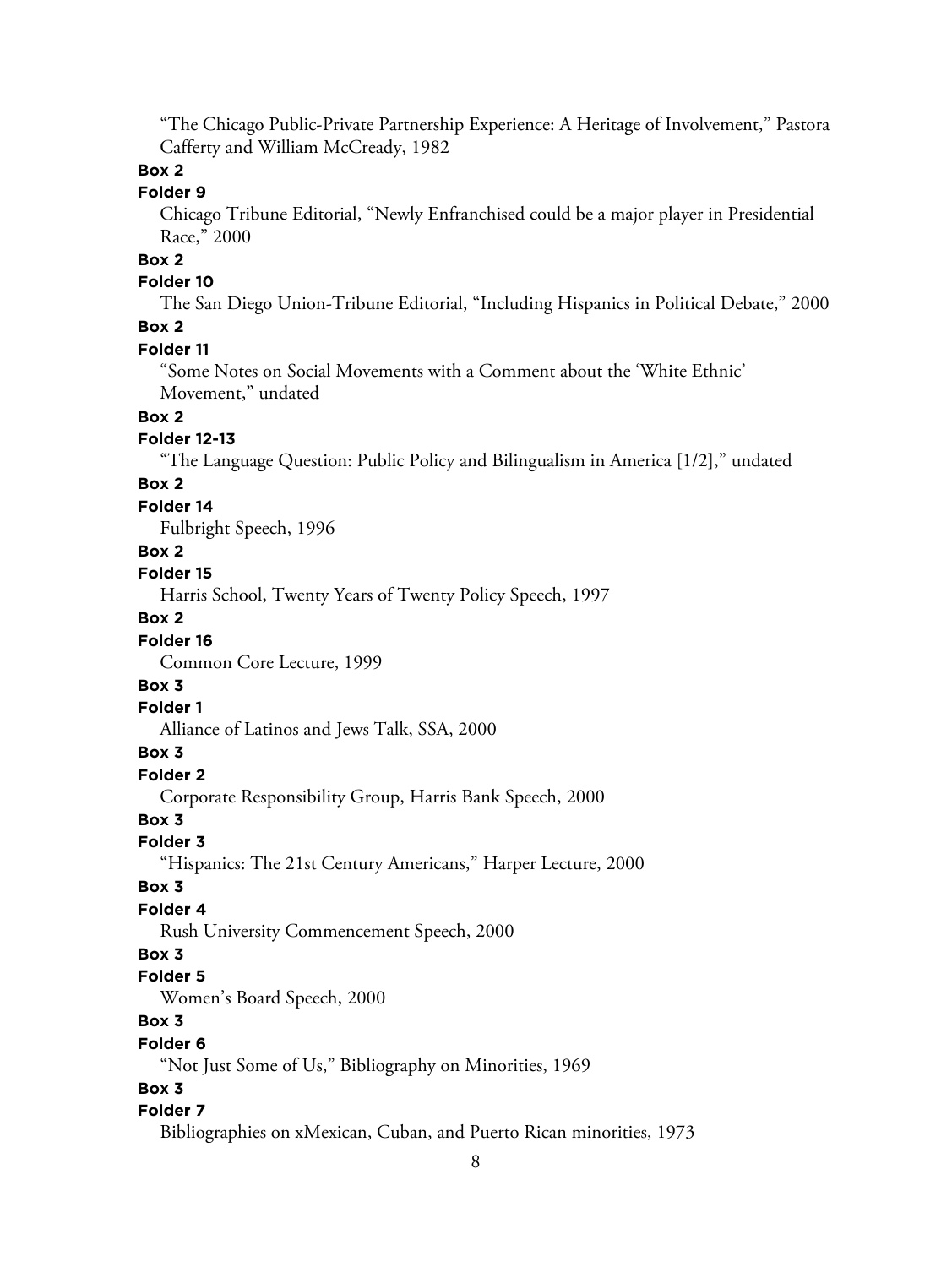#### **Box 3**

#### **Folder 8**

Mexican American Bibliography, undated

## **Box 3**

#### **Folder 9**

The Puerto Rican People - A selected Bibliography, Council on Social Work Education, undated

# **Series IV: Other Writing**

#### **Subseries 1: Federal Government Reports**

#### **Box 3**

#### **Folder 10**

Trust Agreement, Chicago Transit Authority and the First National Bank of Chicago, 1947

#### **Box 3**

**Folder 11**

Chicago Transit Authority Annual Report, 1960-1974

## **Box 3**

#### **Folder 12**

"Skokie Swift – The Commuter's Friend," Mass Transportation Demonstration Project, Final Report, 1968

#### **Box 3**

#### **Folder 13**

Committee on Local Transportation, Chicago City Council, Annual Report, 1970

#### **Box 3**

#### **Folder 14**

"Movement in Midtown," Office of Midtown Planning and Development, New York, 1970

## **Box 3**

#### **Folder 15**

Analysis of Transportation of Planning and Recommendations for Improving the Transportation Process, Draft Report, 1971

## **Box 3**

#### **Folder 16**

Analysis of Transportation of Planning and Recommendations for Improving the Transportation Process, Summary, 1971

## **Box 4**

## **Folder 1**

Comprehensive Regional Proposal for Professional Services Transportation Plan, Denver, Colorado, 1971

## **Box 4**

## **Folder 2**

"An Evaluation of Urban Transportation and Planning," U.S. Department of Transportation [1/2], 1971

#### **Box 4**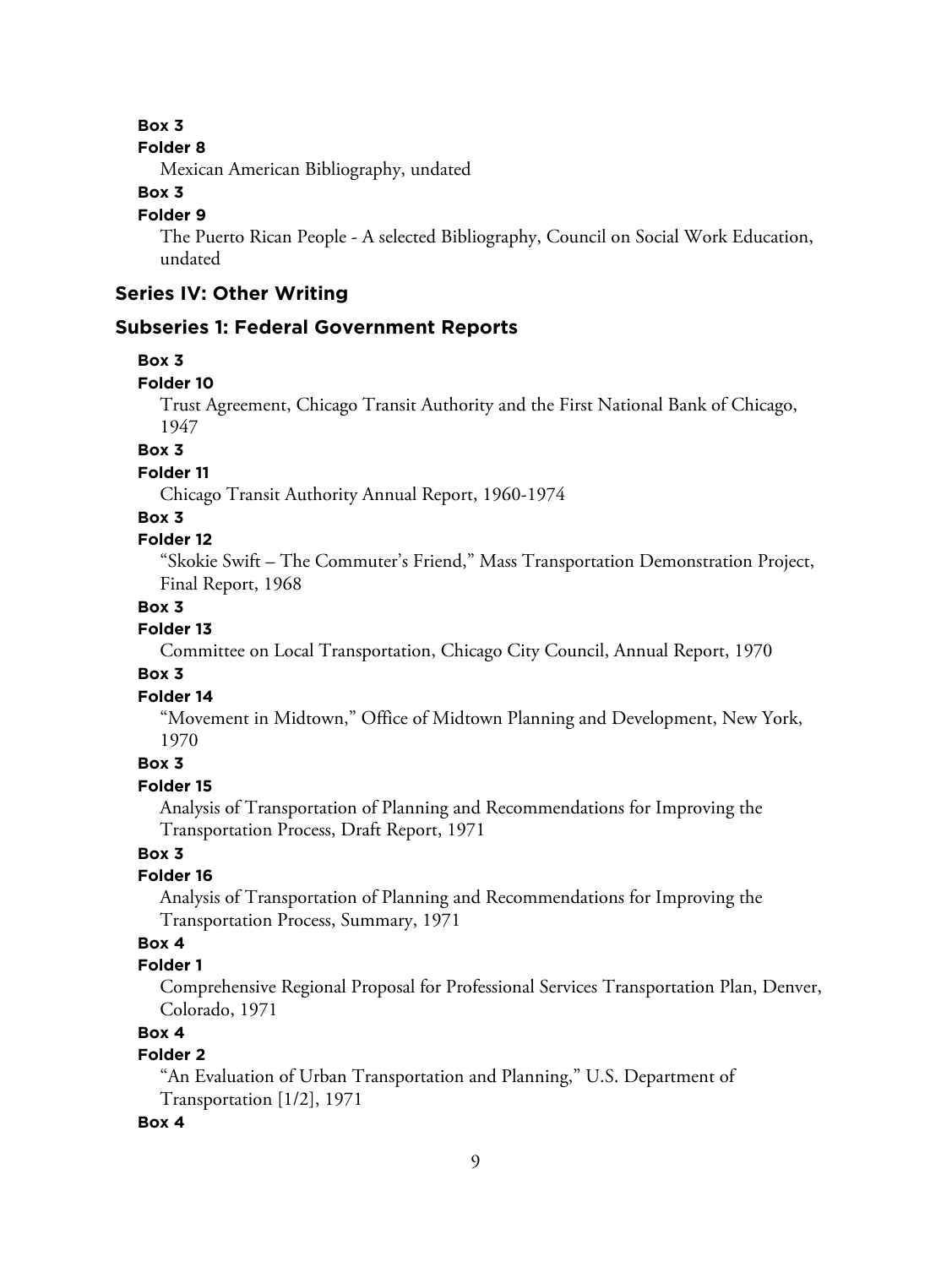"An Evaluation of Urban Transportation and Planning," U.S. Department of Transportation [2/2], 1971

#### **Box 4**

#### **Folder 4**

"Feasibility of Federal Assistance for Urban Mass Transportation Operating Costs," U.S. Department of Transportation, 1971

# **Box 4**

#### **Folder 5**

"Recent transit investments in Chicago aided by the Urban Mass Transportation Assistance Act," Chicago Transit Authority, 1971

#### **Box 4**

#### **Folder 6**

San Francisco Bay Area Rapid Transit District, Automatic Fare Collection System, 1971

#### **Box 4**

#### **Folder 7**

"Strengthening Manpower Programs for Spanish-Speaking Americans," U.S. Department of Labor, 1971

# **Box 4**

## **Folder 8**

"Transportation and Environment," Arthur D. Little, U.S. Department of Transportation, 1971

#### **Box 4**

#### **Folder 9**

"Toward Effective Departmental Organization," Proposal, 1971

#### **Box 4**

#### **Folder 10**

Urban Transportation Program, University of Washington, 1971

#### **Box 5**

#### **Folder 1**

"Access Chicago: Toward a Barrier Free Environment," Conference, 1972

#### **Box 5**

#### **Folder 2**

The Transportation Planning Laboratory, U.S. Department of Transportation, 1972

#### **Box 5**

#### **Folder 3**

Migrant Legal Action Program (MLAP) Monthly Report, 1973

## **Box 5**

#### **Folder 4**

Monthly Labor Review Reports on Income of Spanish Americans, 1973

## **Box 5**

#### **Folder 5**

Summary Testimony for HB 1958-59, Springfield, 1975

## **Subseries 2: Related Articles**

#### **Box 5**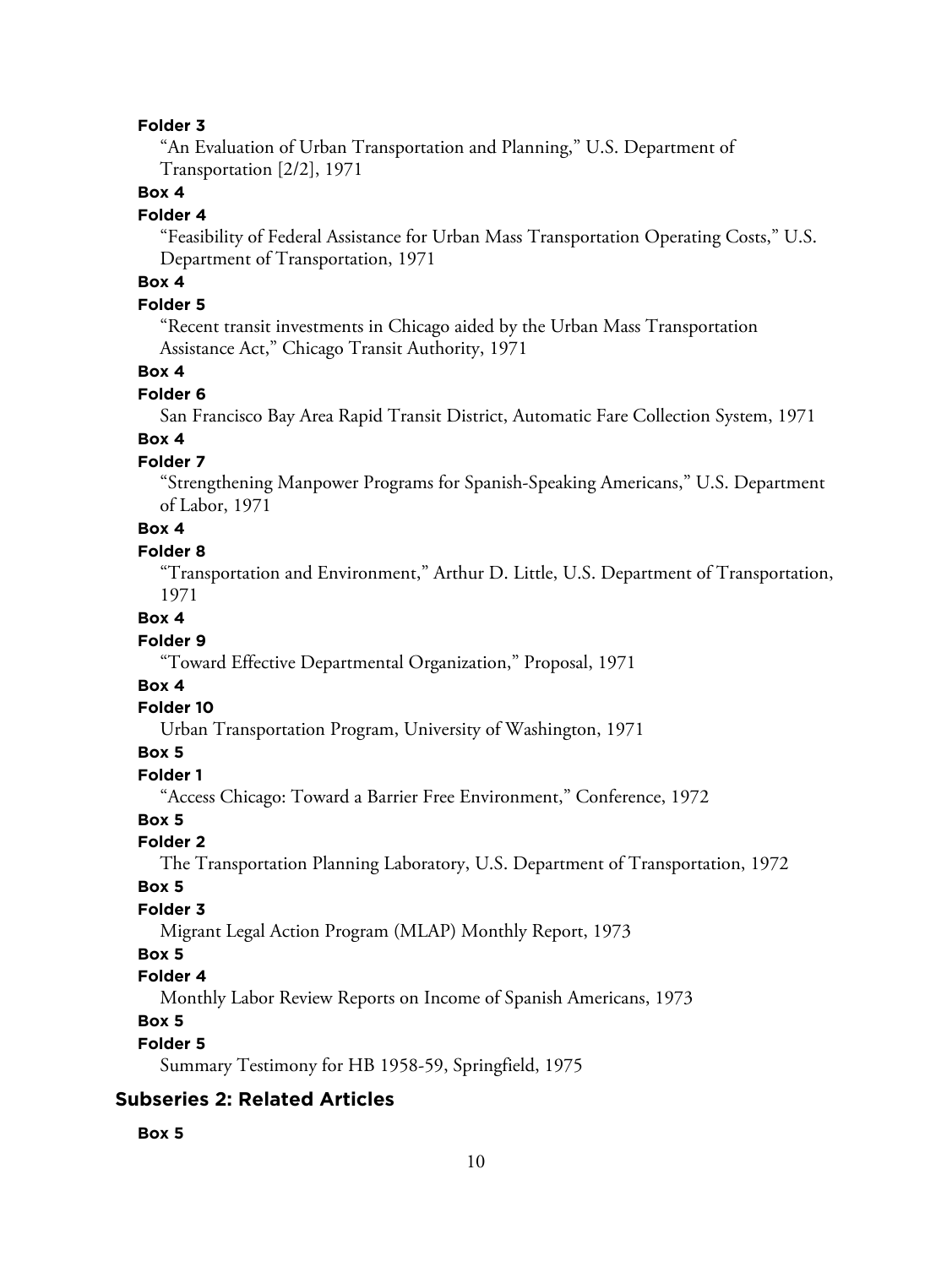"The Distribution of Mexican Populations in the U.S.," Elizabeth Broadbent, 1941

## **Box 5**

## **Folder 7**

"LULAC: League of United Latin American Citizens," Edward D. Garza, thesis, 1951

#### **Box 5**

#### **Folder 8**

"La Raza and Revolution," Jose Angel Gutierrez, thesis, 1968

#### **Box 5**

## **Folder 9**

"Lares: Apuntes Para Una Historia," Juan Angel Silen, 1968

## **Box 5**

## **Folder 10**

"Theory and Practice of Social Planning," Chapter 17, Alfred J. Kahn, 1969

## **Box 5**

## **Folder 11**

A National Perspective on Center City Transportation: 21 Cities, 1970

#### **Box 5**

## **Folder 12**

"Successful and Unsuccessful Approaches of Mental Health Services for An Urban Hispanic American Population," M. J. Phillips, 1970

#### **Box 5**

## **Folder 13**

"Chicano Health Care Behavior: Its Implication for Public Policy," Jerry L. Weaver, 1971

#### **Box 5**

## **Folder 14**

Consulting Engineer, 1971

## **Box 5**

#### **Folder 15**

"Latin American Directory of Illinois," Joseph Lopez, 1971

#### **Box 5**

## **Folder 16**

"Needs and Aspirations of Puerto Rican People," Ligia Vazquez de Rodriguez, 1971

## **Box 5**

## **Folder 17**

Traffic Quarterly Magazine, 1971

## **Box 5**

#### **Folder 18**

"The Demography of Ethnic Identification," Andrew M. Greeley, 1972

## **Box 5**

# **Folder 19**

"The Ethnic American," brochure, 1972

## **Box 5**

#### **Folder 20**

"Historia del Grito de Lares," Juan Angel Silen, 1972

#### **Box 5**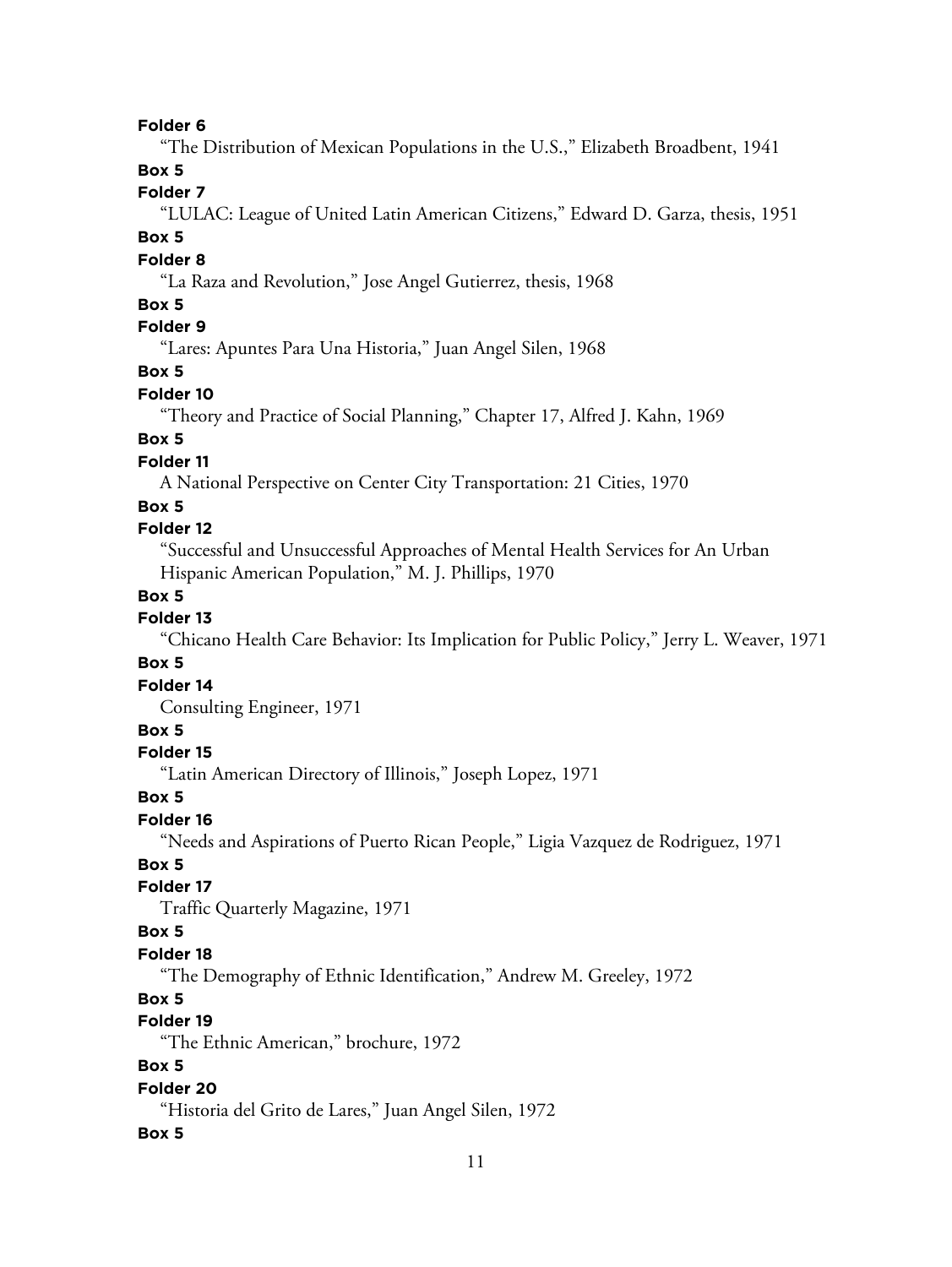"La Mujer en la Incha hoy," Nancy Zayas and Juan Angel Silen, 1972

## **Box 5**

## **Folder 22**

"Psyschiatric Patterns and Acculturative Stress Among Mexican-Americans," Elias Sevilla-Casas, 1972

# **Box 6**

## **Folder 1**

"Transportation Access and the Mobility Limited," Steven Fiffer, 1972

## **Box 6**

#### **Folder 2**

"An Alternative Perspective for Studying American Ethnicity," Andrew M. Greeley, 1973

#### **Box 6**

#### **Folder 3**

"Una Causa en Busca de Comprension y Direccion: La Educacion Bilingue y Bicultural," Anthony M. Pasquariello, 1973

## **Box 6**

## **Folder 4**

"Los Latinos," Ruben Cruz, article, Chicago Sun-Times, 1973

## **Box 6**

## **Folder 5**

"Multi-National Spanish Speaking Communities in the Midwest," Isidro Lucas, Ph.D., 1973

#### **Box 6**

#### **Folder 6**

"Studies on the Mental Health Situation of Mexican Americans," Elias Sevilla-Casas, 1973

#### **Box 6**

## **Folder 7**

"Transit's Need for Assured Federal Aid," Michael Cafferty, 1973

## **Box 6**

#### **Folder 8**

"Latinization of the Miami Area is Showing No Signs of Abating," New York Times Article, 1975

## **Box 6**

## **Folder 9**

"The Anthropology and Sociology of the Mexican-Americans," Octavio Ignacio Romano, undated

## **Box 6**

## **Folder 10**

"Census Says it Overlooked 5,300,000," New York Times article, undated

## **Box 6**

#### **Folder 11**

"Developing Health Manpower in the Chicago Community," Jose Antonio Aguilar, M.D. **Box 6**

#### **Folder 12**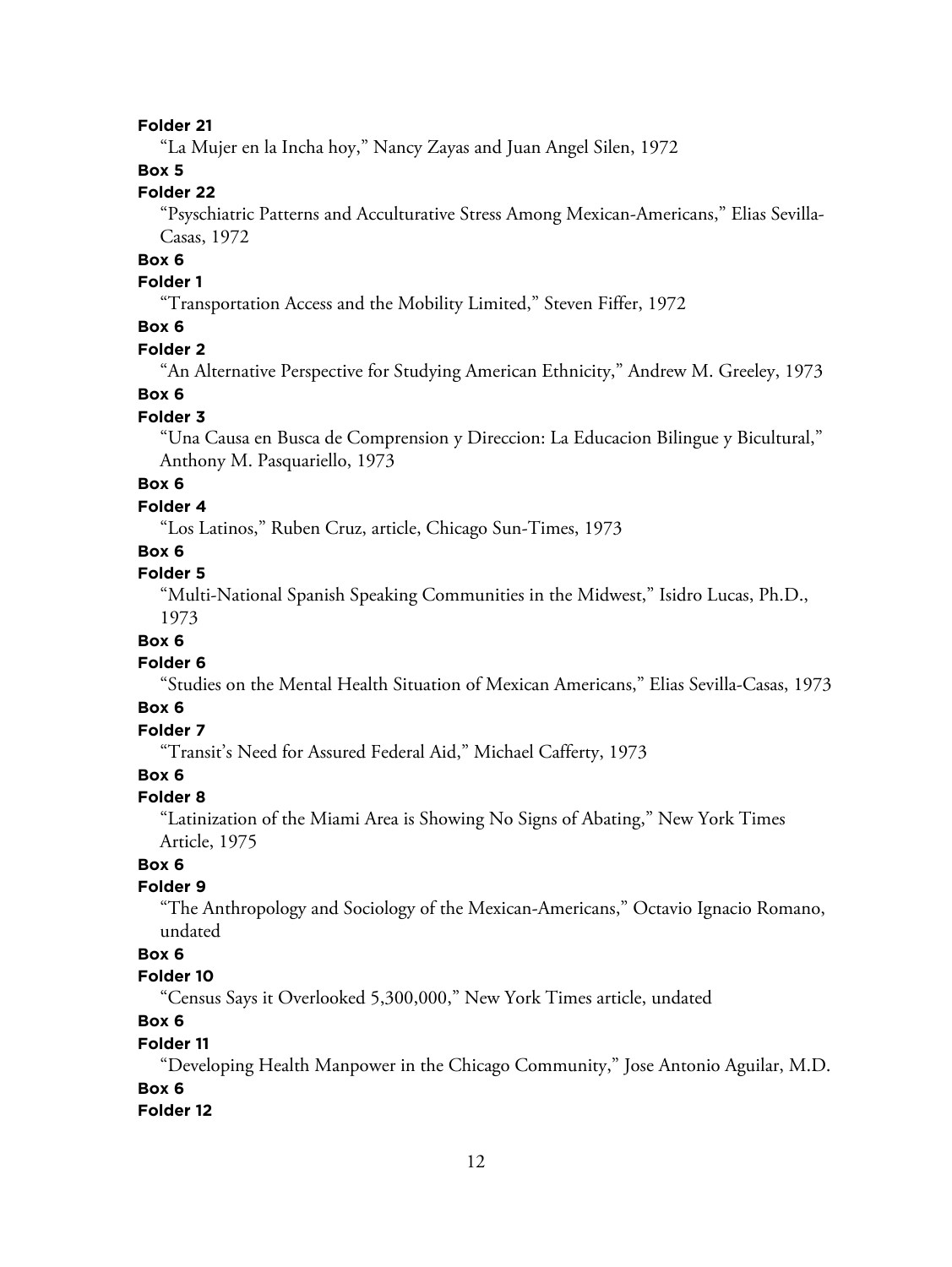"Folk Practices, Folk Medicine, and Curanderismo on the Lower West Side of Chicago," Philip Ayala, undated

## **Box 6**

# **Folder 13**

"Mellaril or Medium, Stelazine or Séance?: A Study of Spritualism as it affects Communication, Diagnosis, and Treatment of Puerto Rican People," Beatrice Purdy, Renee Pellman, Sarah Flores, Harvey Bluestone, undated

# **Series V: Teaching Materials**

| Box 6                                                                  |
|------------------------------------------------------------------------|
| Folder 14                                                              |
| Field Work Instruction Booklet, 1965                                   |
| Box 6                                                                  |
| Folder <sub>15</sub>                                                   |
| Curriculum Policy, 1972-1973                                           |
| Box 6                                                                  |
| Folder 16                                                              |
| Student Papers, 1974                                                   |
| Box 6                                                                  |
| Folder 17                                                              |
| Course Assignments and Examinations, 19o75-1981                        |
| Box 6                                                                  |
| Folder <sub>18</sub>                                                   |
| Course syllabi and reading lists, 1975-1997                            |
| Box 6                                                                  |
| Folder 19                                                              |
| Internships, Student Lists, Correspondence, 1976-1981                  |
| Box 7                                                                  |
| Folder 1                                                               |
| School of Social Service Administration (SSA) 492, handouts, 1977-1981 |
| Box 7                                                                  |
| <b>Folder 2</b>                                                        |
| Correspondence, Teaching Materials, 1978-1981                          |
| Box 7                                                                  |
| <b>Folder 3</b>                                                        |
| Materials for Courses Spring 1982, 1979-1982                           |
| Box 7                                                                  |
| Folder 4                                                               |
| Diversity Seminar, Fulbright, 1996                                     |
| <b>Series VI: Urban Policy Planning</b>                                |
| <b>Subseries 1: Urban Policy</b>                                       |
|                                                                        |

```
Box 7
Folder 5
  Cook County Community Development, 1974-1975
```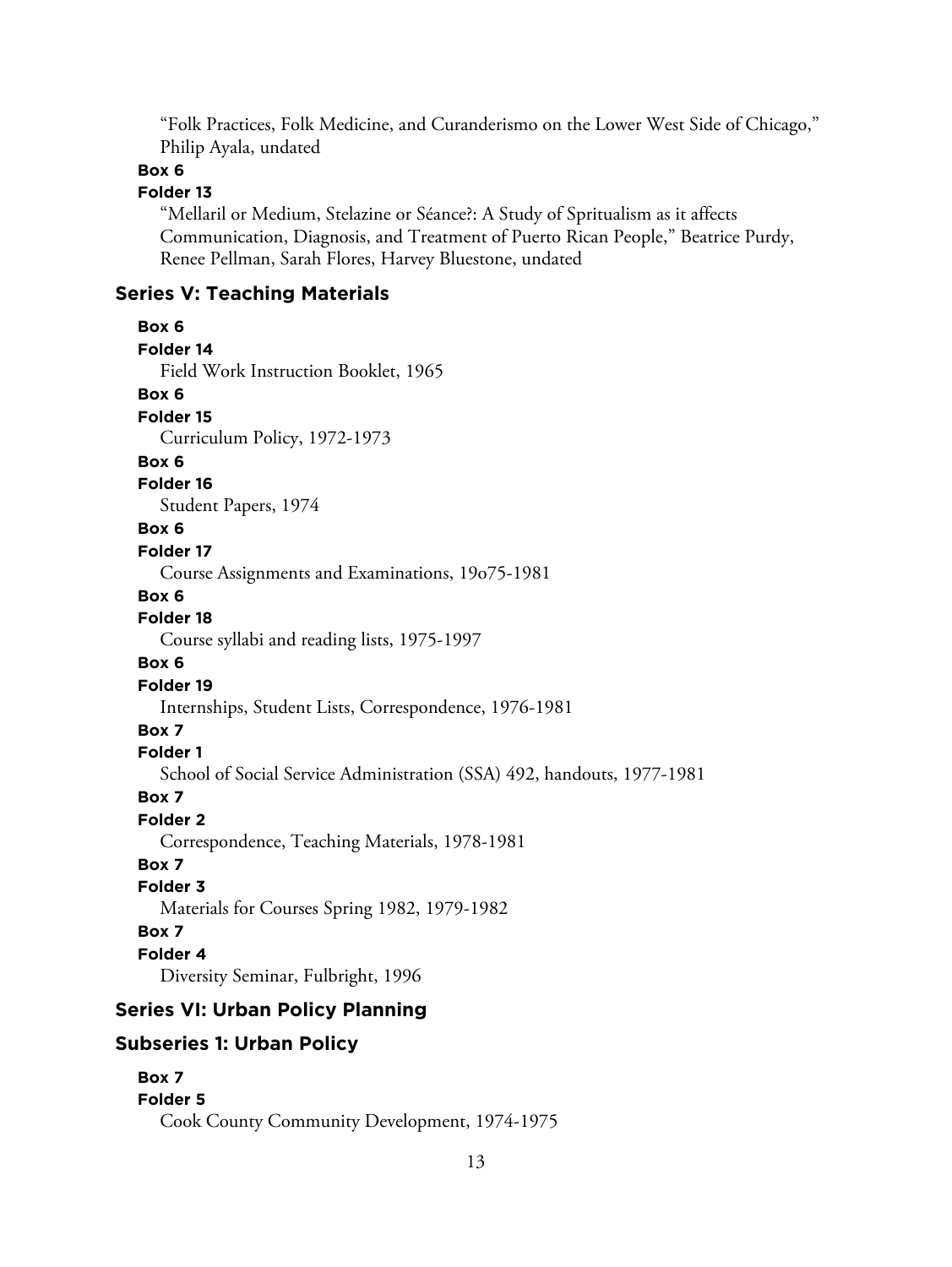**Box 7**

#### **Folder 6**

Department of Development and Planning (DDP), The Violent Family, 1974-1978

# **Box 7**

## **Folder 7**

Project Proposals, 1975-1981

## **Box 7**

## **Folder 8**

Office of Bilingual Education, 1976

#### **Box 7**

#### **Folder 9**

Housing Assistance Plan, Chicago Heights, 1977

#### **Box 7**

#### **Folder 10**

Project No. 75-015, Progress Report to Cook County, 1977

#### **Box 7**

## **Folder 11**

Transportation Proposal and Budget, 1977

## **Box 7**

# **Folder 12**

Transportation Survey, 1977-1978

## **Box 7**

## **Folder 13**

West Side Summit Project, Final Report, 1977

#### **Box 8**

#### **Folder 1**

Municipal Technical Assistance, 1975-1978, Report to the Government of Cook County, 1978

#### **Box 8**

## **Folder 2**

Transportation Proposal, 1978-1979

## **Box 8**

#### **Folder 3**

Documentation for Re-Application, 1981-1982

#### **Box 8**

#### **Folder 4**

Friends of Downtown Chicago, 1981

#### **Box 8**

#### **Folder 5**

Cook County Correspondence, 1982

## **Box 8**

#### **Folder 6**

Non-Residential Program Survey, 1989

#### **Box 8**

## **Folder 7**

Chicago Project, 1996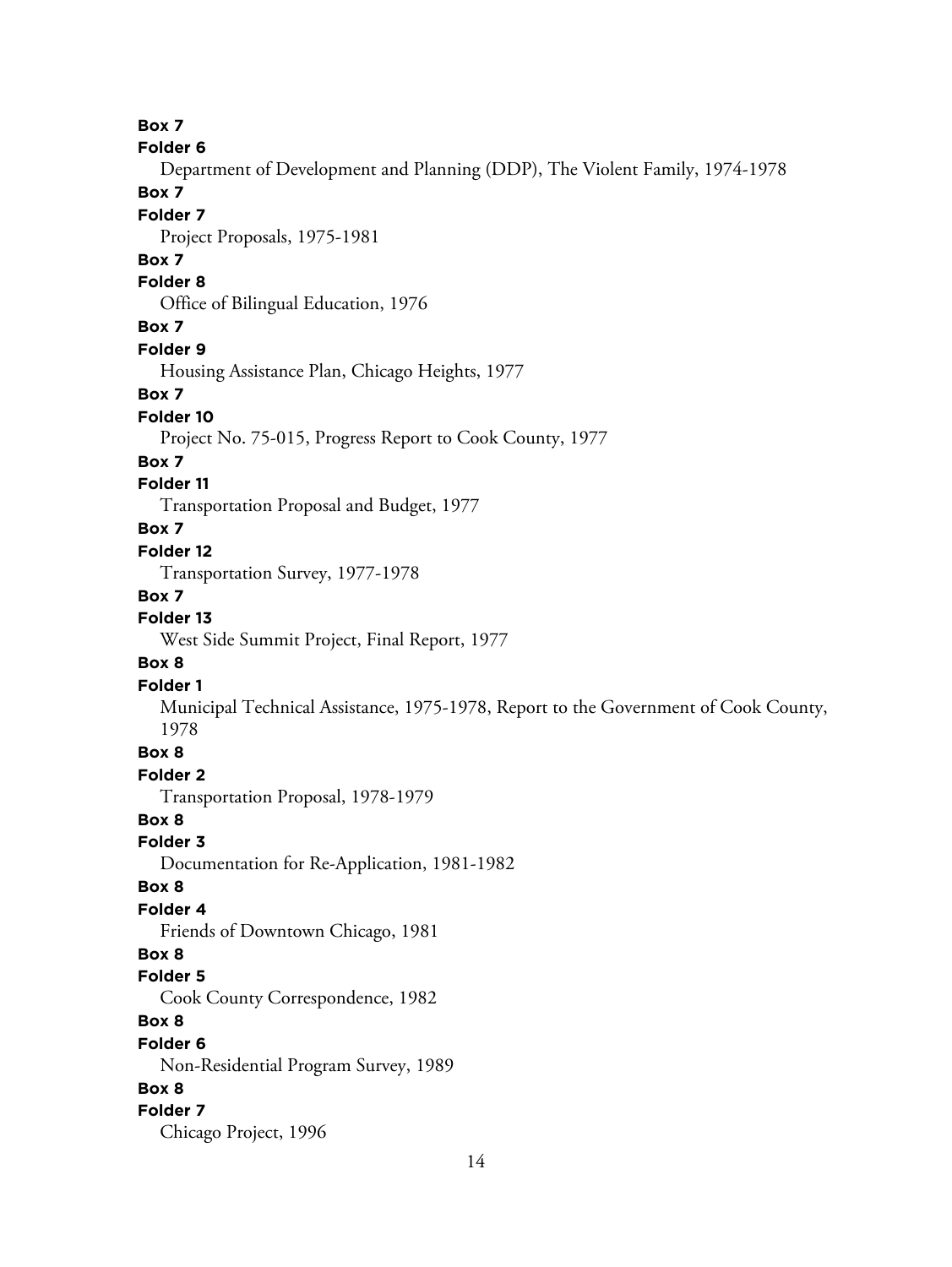**Box 8 Folder 8** Tribune Foundation, 2000 **Box 8 Folder 9** Kimberly-Clark Corporation, 2001 **Box 8 Folder 10** Survey Project, undated

## **Subseries 2: Area Agencies on Aging Project**

**Box 8 Folder 11** Notes, 1969-1975 **Box 8 Folder 12** Planning, 1970 **Box 8 Folder 13** Public Health Organizations, notes, 1970, undated **Box 9 Folder 1** Notes, 1975, undated **Box 9 Folder 2** Incomplete Forms, 1975 **Box 9 Folder 3** Illinois Government Agency Chart, **Box 9 Folder 4** Education Department, survey, undated **Box 9 Folder 5** Employment Service, survey, undated **Box 9 Folder 6-10** Questionnaires, 1975 **Box 10 Folder 1-4** Questionnaires, 1975 **Box 11 Folder 1-5** Questionnaires, 1975

# **Series VII: School of Social Service Administration Materials**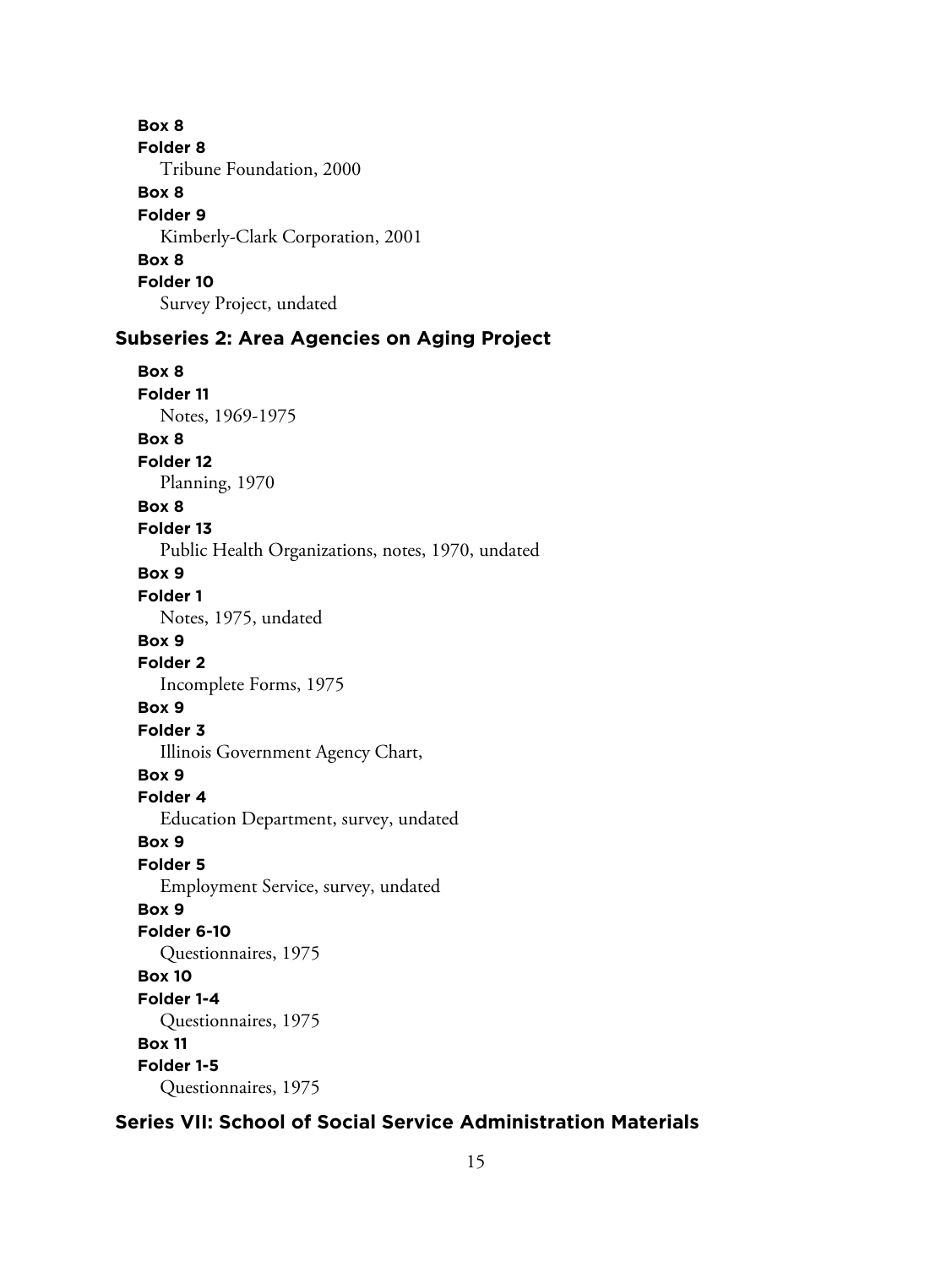**Box 12 Folder 1** Chicago School of Civics and Philanthropy, ephemera, 1919-1969 **Box 12 Folder 2** Alumni History, 1929-1980 **Box 12 Folder 3** Alumni, Chicago School of Civics and Philanthropy, 1930-1977 **Box 12 Folder 4** Contributions Drive, 1951-1967 **Box 12 Folder 5** Library, List of Acquisitions, 1966 **Box 12 Folder 6** C.O.D. E. Committee, 1969-1970 **Box 12 Folder 7** The University of Chicago Record, newsletter, 1969-1974 **Box 12 Folder 8** SSA Report from the Committee on Objectives and Design for Education, 1970 **Box 12 Folder 9** SSA Newsletter, 1971 **Box 12 Folder 10** Council on Social Work Education (CSWE), 1972 **Box 12 Folder 11** Casework Committee, 1973-1974 **Box 12 Folder 12** Building a Local Government Orientation in the SSA Program [1/2], 1976 **Box 13 Folder 1** Building a Local Government Orientation into the SSA Program [2/2], 1976 **Box 13 Folder 2** First Year Report to the Ford Foundation – "Building a Local Government Orientation into the SSA Policy Program," 1976 **Box 13 Folder 3** First Year Report, Ford Foundation, 1976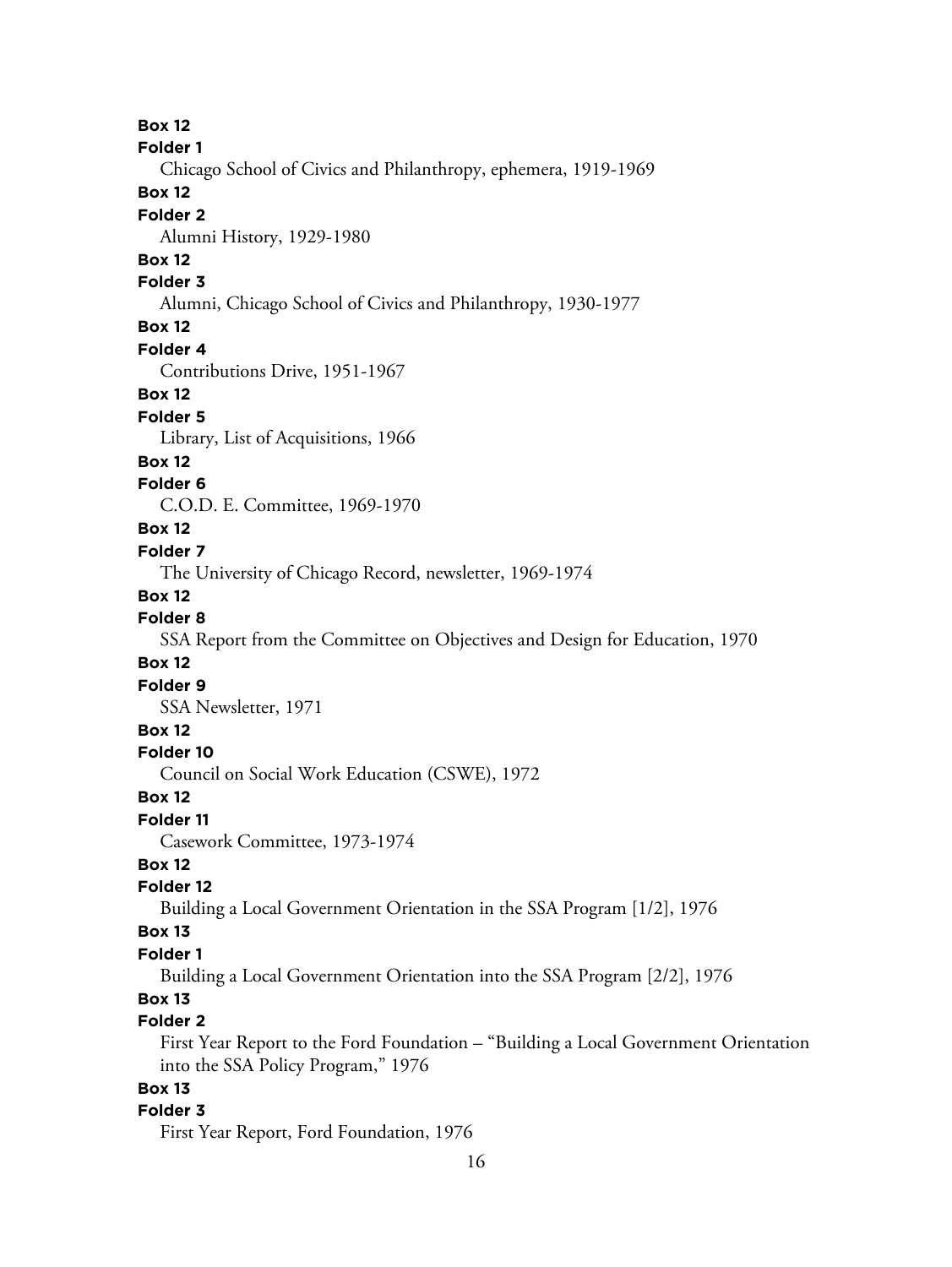**Box 13 Folder 4** Sophonisba Breckinridge, Anthony P. Travis Correspondence, 1976 **Box 13 Folder 5** Eva Hance, general recollections, 1977 **Box 13 Folder 6** Grace White, recollections on class instruction and selection, 1977 **Box 13 Folder 7** School of Social Service Administration, 1977 **Box 13 Folder 8** Taylor Institute, condolence note, 1979 **Box 13 Folder 9** Grant Materials, Ford Foundation & Columbia Conference, 1980-1981 **Box 13 Folder 10** Memos and Notes – Chicago & Columbia Conference, 1980-1981 **Box 13 Folder 11** Letters to Supervisors, 1981 **Box 13 Folder 12** Memos, 1981-1982 **Box 13 Folder 13** Planning – Chicago & Columbia Conference, 1981 **Box 13 Folder 14** Summary Report – Chicago & Columbia Conference, 1981 **Box 14 Folder 1** S.S.A. Faculty Activity Report, 1996 **Box 14 Folder 2** Chicago Network, Directory of Members, 1997 **Box 14 Folder 3** S.S.A. Miscellaneous, 1997-1999, undated **Box 14 Folder 4** Twenty Years of Public Policy, A Celebration, 1997 **Box 14**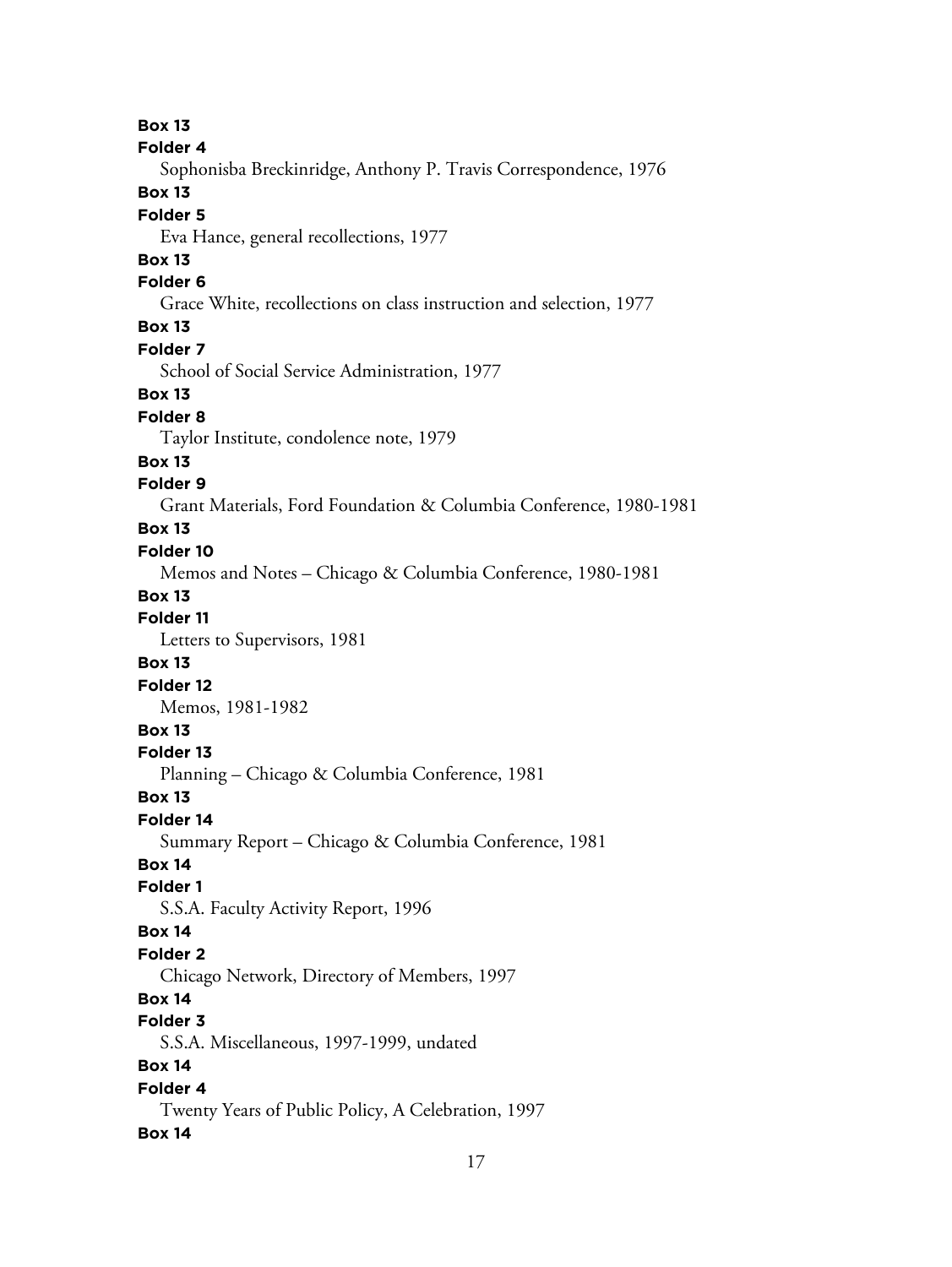S.S.A. Magazine, 2000

# **Box 14**

**Folder 6**

WPS Resources Board Notes, 2007

## **Box 14**

**Folder 7**

Board Meetings, Notes

# **Series VIII: Audio Visual Material**

## **Box 14**

## **Folder 8**

Audiocassettes, Betty Webster & Margaret Banning Reminisce about Chicago School of Civics and Philanthropy, and Aleta Brownleek, 1977-1978

## **Box 14**

**Folder 9**

Audiocassettes, Savilla Millis Simons, Mary Addams Hulbert, 1978

# **Series IX: Restricted**

## **Subseries 1: Resumes/CVs**

**Box 15 Folder 1** A, 1995, undated **Box 15 Folder 2** B, 1997-2002, undated **Box 15 Folder 3** D, undated **Box 15 Folder 4** E, undated **Box 15 Folder 5** F, undated **Box 15 Folder 6** G, undated **Box 15 Folder 7** H, 2000-2004, undated **Box 15 Folder 8** Hall, 2001, undated **Box 15**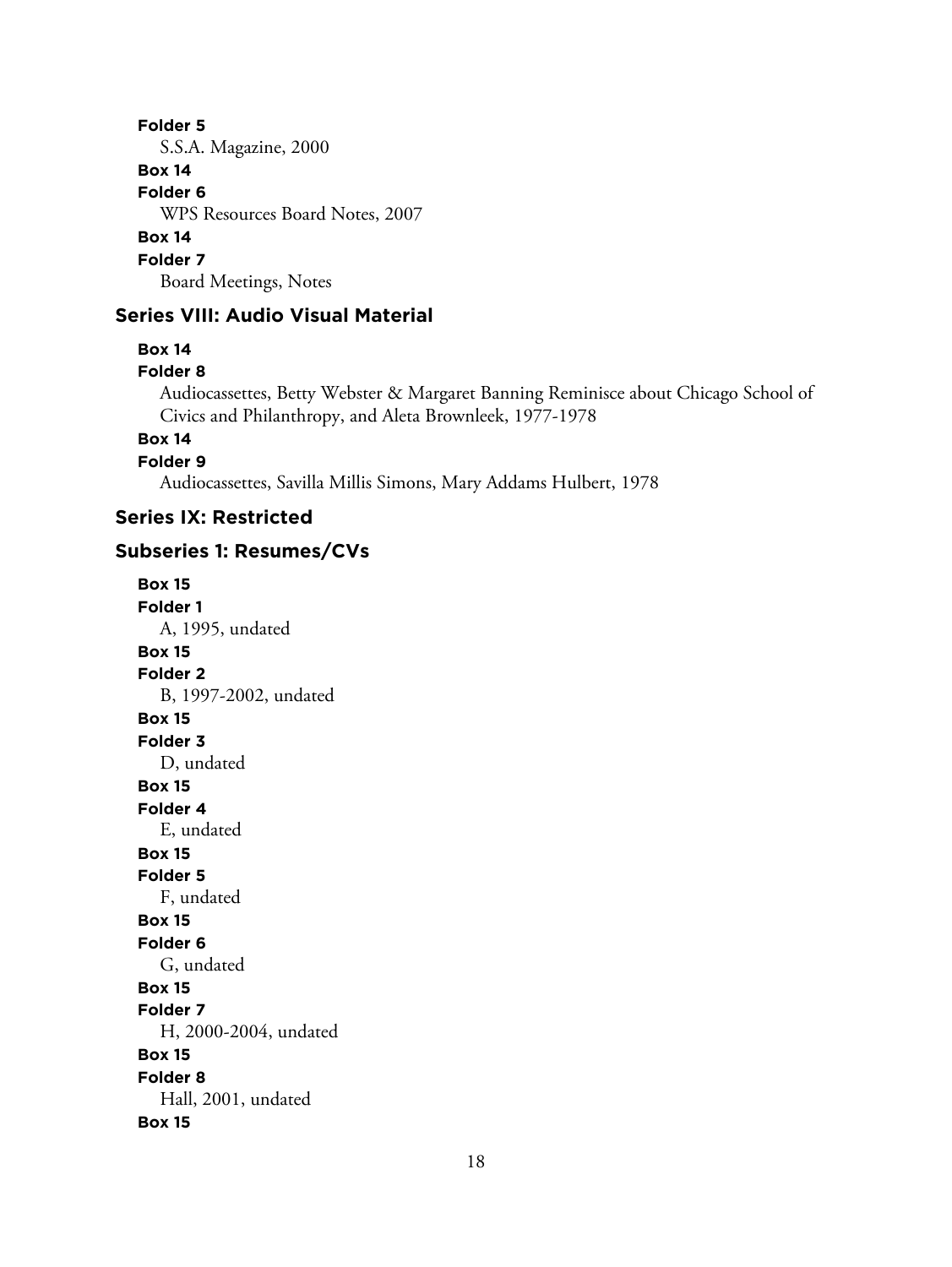**Folder 9** J, 1998-2002 **Box 15 Folder 10** K, undated **Box 15 Folder 11** L, 2004, undated **Box 15 Folder 12** M, undated **Box 15 Folder 13** N, 2002 **Box 15 Folder 14** O, 1998-2002, undated **Box 15 Folder 15** P, undated **Box 15 Folder 16** R, 2001-2002 **Box 15 Folder 17** S, 2000-2001 **Box 15 Folder 18** T, undated **Box 15 Folder 19** V, 2001-2002 **Box 15 Folder 20** WXYZ, 2005 **Subseries 2: Correspondence**

**Box 15 Folder 21** Allen, 1995-1999 **Box 15 Folder 22** A, 2001-2007, undated **Box 15 Folder 23** Bunn, Mary, 2002-2003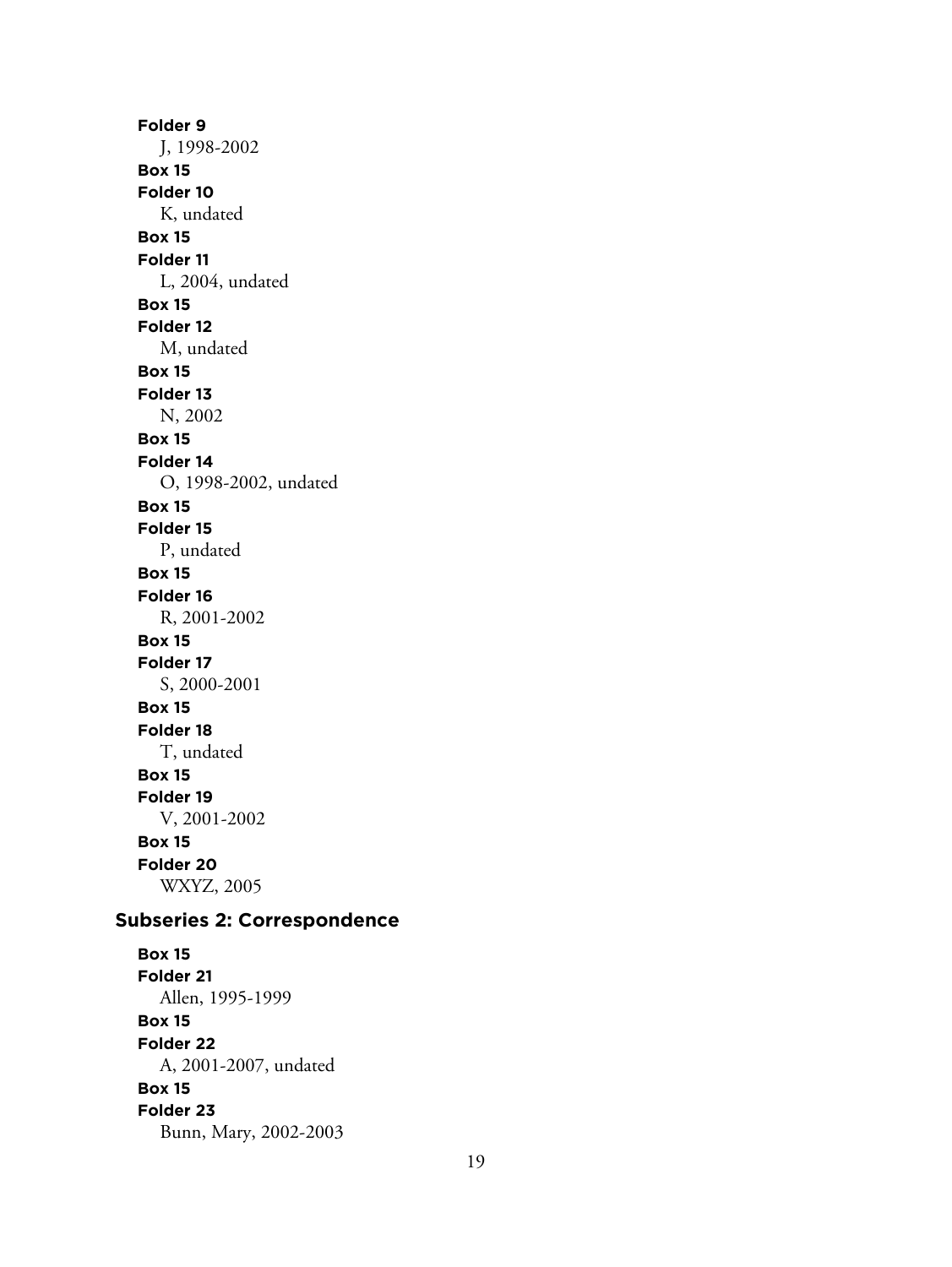**Box 16 Folder 1** C, 1999-2008 **Box 16 Folder 2** Cahill, 2000, undated **Box 16 Folder 3** D, 2000-2007 **Box 16 Folder 4** E, 1981-2006 **Box 16 Folder 5** F, 1997-2008 **Box 16 Folder 6** French American Foundation, 2001 **Box 16 Folder 7** Funk, 1995-1998 **Box 16 Folder 8** Goodman, 1995, undated **Box 16 Folder 9** G, 1997-2008 **Box 16 Folder 10** I, 1981-1997, undated **Box 16 Folder 11** J, 1981-2007 **Box 16 Folder 12** K, 1996-2008 **Box 16 Folder 13** L, 1996-2008 **Box 16 Folder 14** Lawlor, 1998-2003 **Box 17 Folder 1** M, 1998-2007 **Box 17**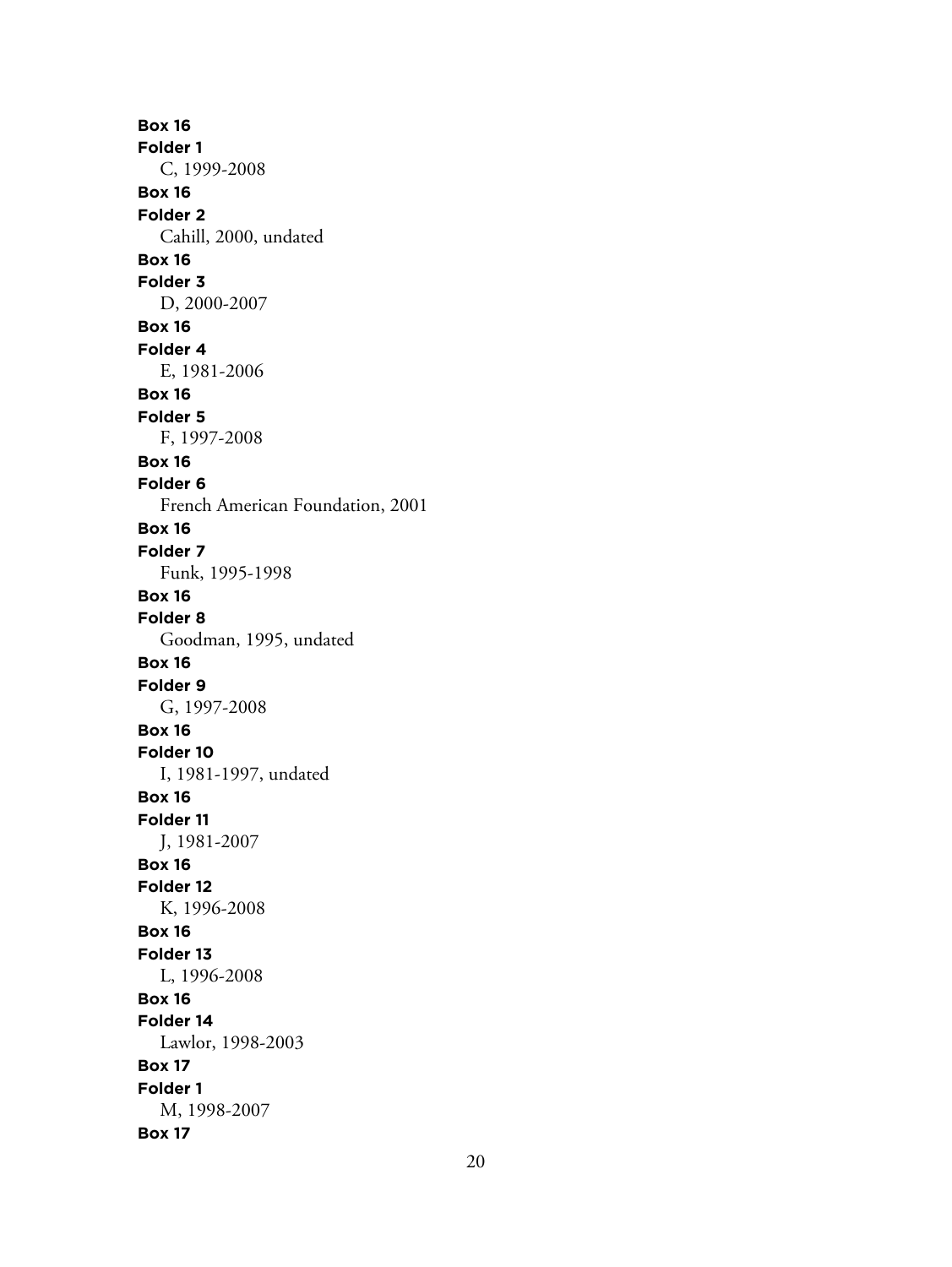**Folder 2** Martinez, 2001-2006 **Box 17 Folder 3** Martinez, 2004 **Box 17 Folder 4** N, 1982-2006 **Box 17 Folder 5** Naddeo, 1998-1999 **Box 17 Folder 6** O, 1997-2000 **Box 17 Folder 7** P, 1996-2006, undated **Box 17 Folder 8** Piedra, 2001-2006 **Box 17 Folder 9** Perez, 2001-2008 **Box 17 Folder 10** R, 1983-2003 **Box 18 Folder 1** S, 1998-2007 **Box 18 Folder 2** Shepard, 1997-2000 **Box 18 Folder 3** T, 1981-2005 **Box 18 Folder 4** V, 1996-2008 **Box 18 Folder 5** W, 1996-2007 **Box 18 Folder 6** Y, Z, 1996-2008, undated

## **Subseries 3: Evaluations**